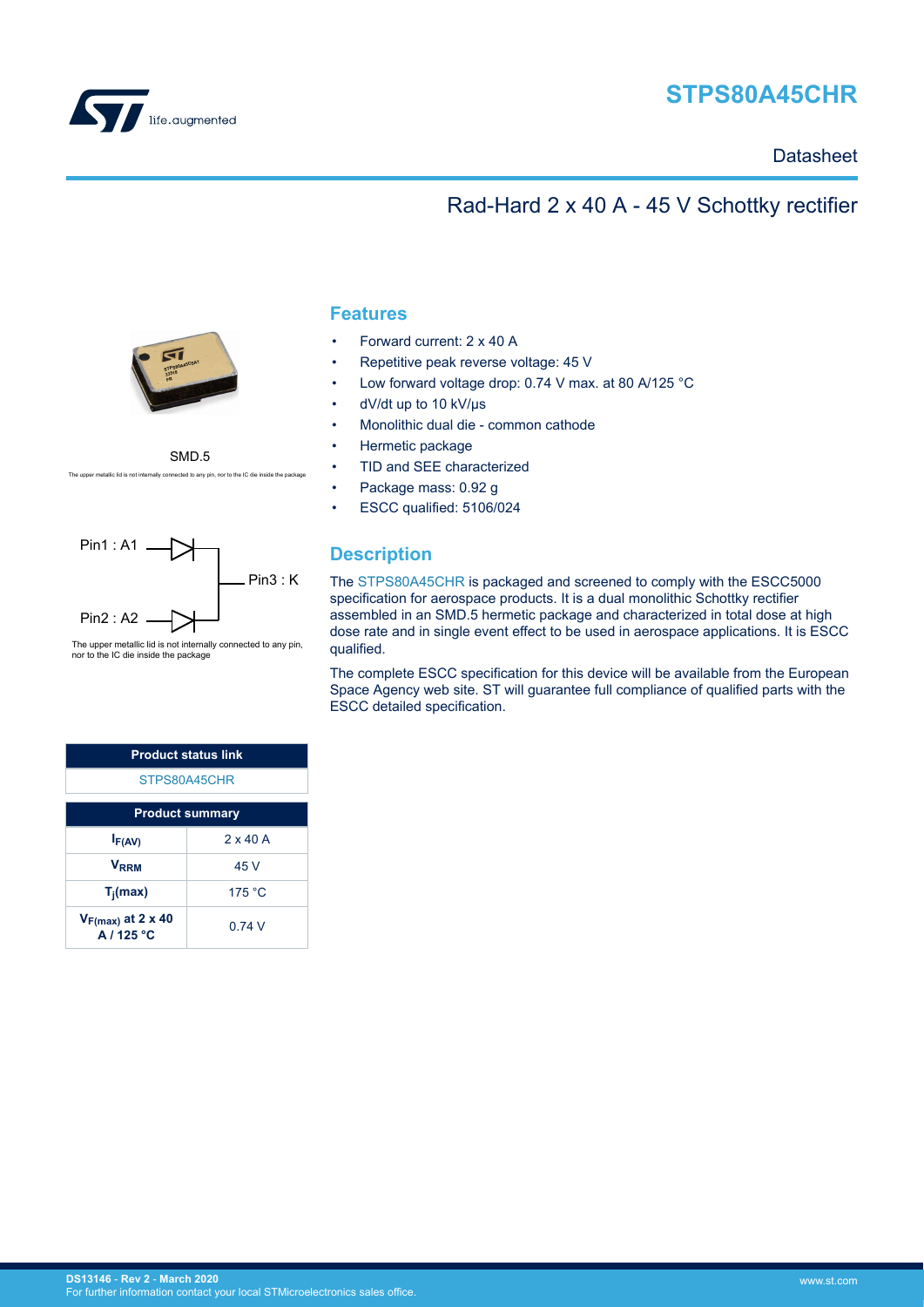## **1 Characteristics**

**KY7** 

## **1.1 Absolute maximum ratings**

The absolute maximum ratings are limiting values at 25°C, per diode unless otherwise notified. Values provided in Table 1. Absolute maximum ratings shall not be exceeded at any time during use or storage.

| <b>Symbol</b>                 | <b>Parameter</b>                                             | <b>Value</b>    | <b>Unit</b>    |
|-------------------------------|--------------------------------------------------------------|-----------------|----------------|
| <b>V<sub>RRM</sub></b>        | Repetitive peak reverse voltage                              | 45              | $\vee$         |
| I <sub>O</sub> <sup>(1)</sup> | Average output rectified current<br>per diode<br>per package | 40<br>80        | A              |
| $I_{FSM}$ <sup>(2)</sup>      | Forward surge current                                        | 200             | $\overline{A}$ |
| $dV/dt^{(3)}$                 | Reverse voltage maximum rise rate                            | 10              | $kV/\mu s$     |
| $T_{op}$                      | Operating temperature range (case temperature)               | $-65$ to $+175$ | $^{\circ}C$    |
| $T_i^{(4)}$                   | Maximum junction temperature                                 | $+175$          | $^{\circ}$ C   |
| $T_{\text{stg}}$              | Storage temperature range                                    | $-65$ to $+175$ | $^{\circ}$ C   |
| $T_{sol}^{(5)}$               | Soldering temperature                                        | $+245$          | $^{\circ}$ C   |
| <b>ESD</b>                    | Electrostatic discharge - Human Body Model                   | 8               | <b>kV</b>      |

#### **Table 1. Absolute maximum ratings**

*1. Per diode: at Tcase > 63.5°C, derate linearly to 0 A at 175 °C; per device, at Tcase > - 8.6 °C, derate linearly to 0 A at 175 °C.*

*2. Sinusoidal pulse of 10ms duration.*

*3. guaranteed by design, characterization and test at 25°C of 10 parts per wafer lot.*

*4. (dPtot/dT<sup>j</sup> ) < (1/Rth(j-a)) condition to avoid thermal runaway for a diode on its own heatsink.*

*5. Duration 5 seconds maximum with at least 3 minutes between consecutive temperature peaks.*

## **1.2 Thermal parameters**

#### **Table 2. Thermal parameters**

| Symbol                                                | <b>Parameter</b> | Typ. value | Max. value | <b>Unit</b> |               |
|-------------------------------------------------------|------------------|------------|------------|-------------|---------------|
| $R_{th(i-c)}$<br>Thermal resistance, junction to case |                  | Per diode  | -          | 3.4         | $\degree$ C/W |
|                                                       | Per package      |            | 2.8        |             |               |

*1. When only 1 diode is used, the dissipation is made from a part of the die, hence to a higher thermal resistance.*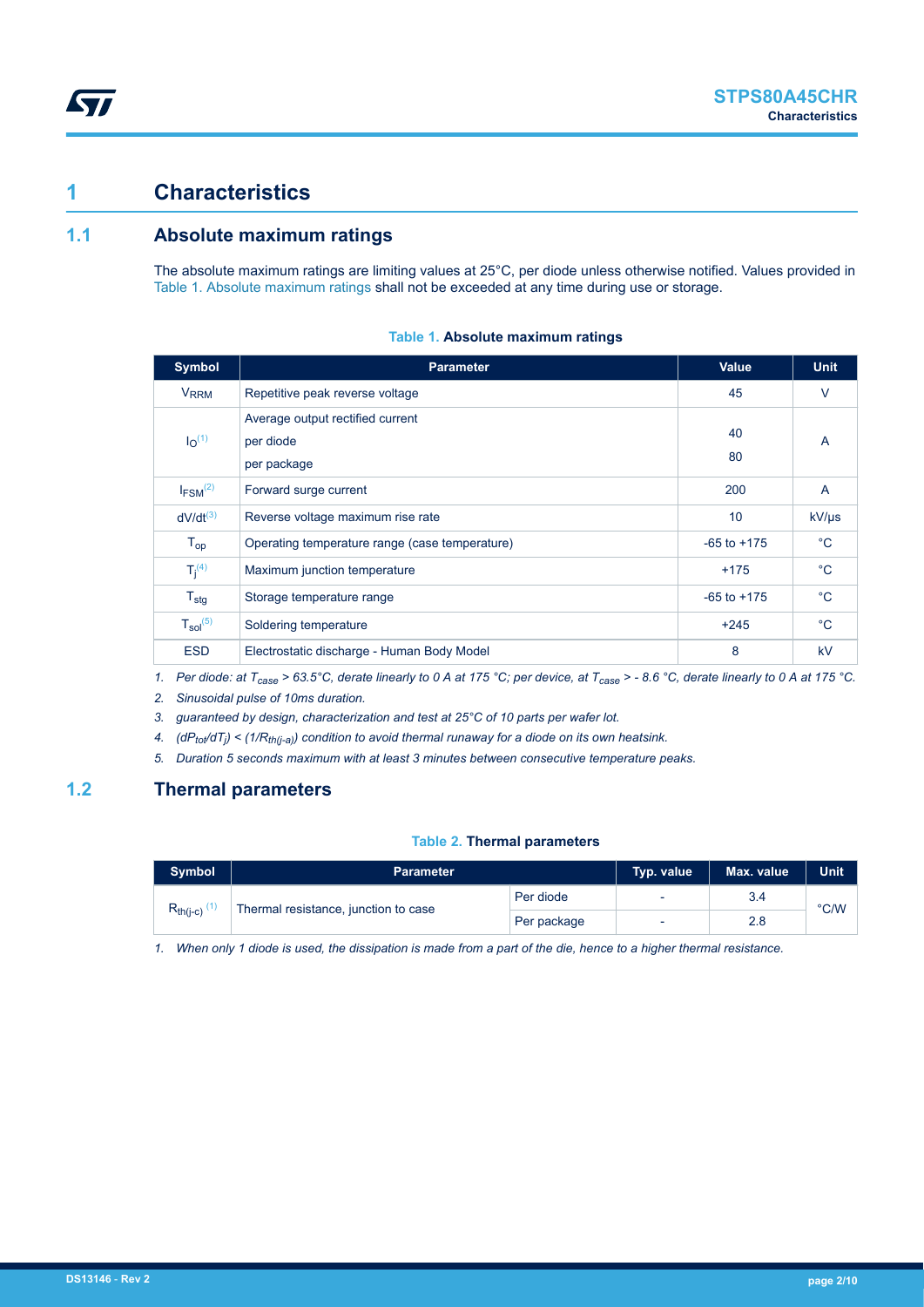## **1.3 Electrical characteristics**

 $\sqrt{M}$ 

Limiting value per diodes, unless otherwise specified.

| <b>Symbol</b>        | <b>Parameter</b>        | MIL-STD-750 test<br>method | Test conditions <sup>(1)</sup> |                |                             |      | Min.   Typ.   Max.   Unit |        |
|----------------------|-------------------------|----------------------------|--------------------------------|----------------|-----------------------------|------|---------------------------|--------|
| $I_R$                | Reverse leakage current | 4016                       | DC method, $V_R = 45 V$        | $T_i = 25 °C$  | $\mathcal{L}$               | 4.0  | 25                        | μA     |
|                      |                         |                            |                                | $T_i = 125 °C$ | $\overline{\phantom{a}}$    | 6.0  | 18                        | mA     |
|                      |                         |                            |                                | $T_i = -55 °C$ | $\equiv$                    | 0.55 | 0.59                      |        |
|                      |                         |                            | $I_F = 5 A$                    | $T_i = 25 °C$  | $\mathcal{L}^{\mathcal{A}}$ | 0.47 | 0.51                      |        |
|                      |                         |                            |                                | $T_i = 125 °C$ | $\overline{\phantom{a}}$    | 0.36 | 0.40                      |        |
|                      |                         | $I_F = 10 A$               | $T_i = -55 °C$                 | $\equiv$       | 0.59                        | 0.63 |                           |        |
|                      |                         |                            | $T_i = 25 °C$                  | $\mathcal{L}$  | 0.53                        | 0.57 |                           |        |
|                      |                         |                            | $T_i = 125 °C$                 | $\mathbf{u}$   | 0.44                        | 0.49 |                           |        |
|                      |                         | 4011                       | $I_F = 20 A$                   | $T_i = -55 °C$ | $\equiv$                    | 0.65 | 0.70                      |        |
| $V_F$ <sup>(2)</sup> | Forward voltage drop    |                            |                                | $T_i = 25 °C$  | $\equiv$                    | 0.62 | 0.67                      | $\vee$ |
|                      |                         |                            |                                | $T_i = 125 °C$ | $\mathbf{u}$                | 0.55 | 0.61                      |        |
|                      |                         |                            | $I_F = 30 A$                   | $T_i = -55 °C$ | $\overline{\phantom{a}}$    | 0.71 | 0.76                      |        |
|                      |                         |                            |                                | $T_i = 25 °C$  | $\mathcal{L}$               | 0.69 | 0.75                      |        |
|                      |                         |                            |                                | $T_i = 125 °C$ | $\mathbf{u}$                | 0.62 | 0.68                      |        |
|                      |                         |                            |                                | $T_i = -55 °C$ | $\overline{\phantom{a}}$    | 0.76 | 0.82                      |        |
|                      |                         |                            | $I_F = 40 A$                   | $T_i = 25 °C$  | $\mathcal{L}$               | 0.76 | 0.82                      |        |
|                      |                         |                            |                                | $T_i = 125 °C$ | $\Box$                      | 0.67 | 0.74                      |        |

#### **Table 3. Static electrical characteristics**

*1. Measurement per diode*

*2. Pulse width 680 µs, duty cycle ≤ 2%*

#### **Table 4. Dynamic electrical characteristics**

| Symbol | <b>Parameter</b>     | ∣ Mil-STD-750 test method | <b>Test conditions</b> |                                       |  | $\mid$ Min. $\mid$ Typ. $\mid$ Max. $\mid$ Unit $\mid$ |    |
|--------|----------------------|---------------------------|------------------------|---------------------------------------|--|--------------------------------------------------------|----|
|        | Junction capacitance | 4001                      |                        | $T_i = 25 °C$ $V_R = 10 V, F = 1 MHz$ |  | $610$                                                  | pF |

*1. Guaranteed by sampling. In case the sampling acceptance criteria is not met, guaranteed by a 100% test*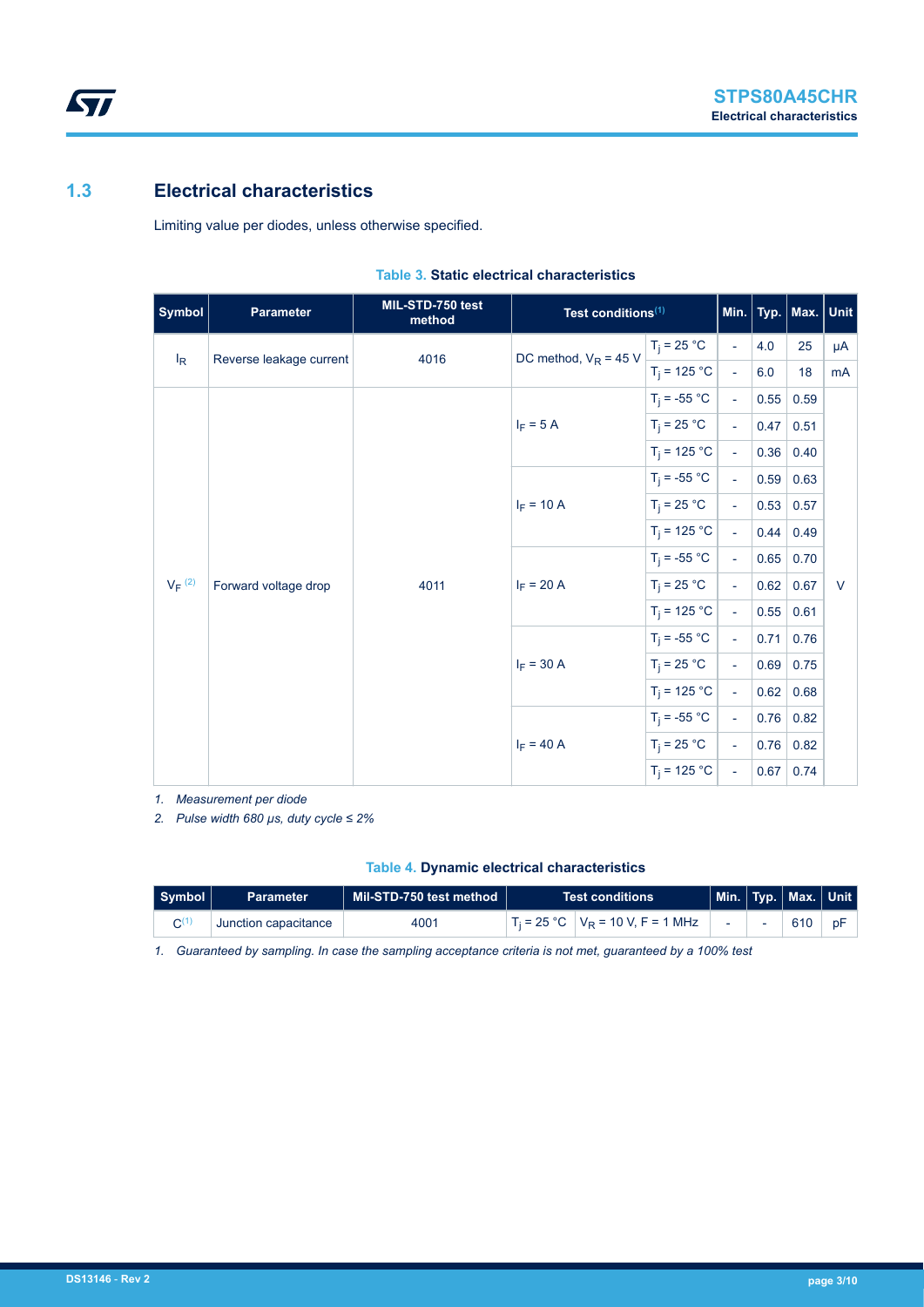## **1.4 Characteristics (curves)**

ST





![](_page_3_Figure_4.jpeg)

![](_page_3_Figure_5.jpeg)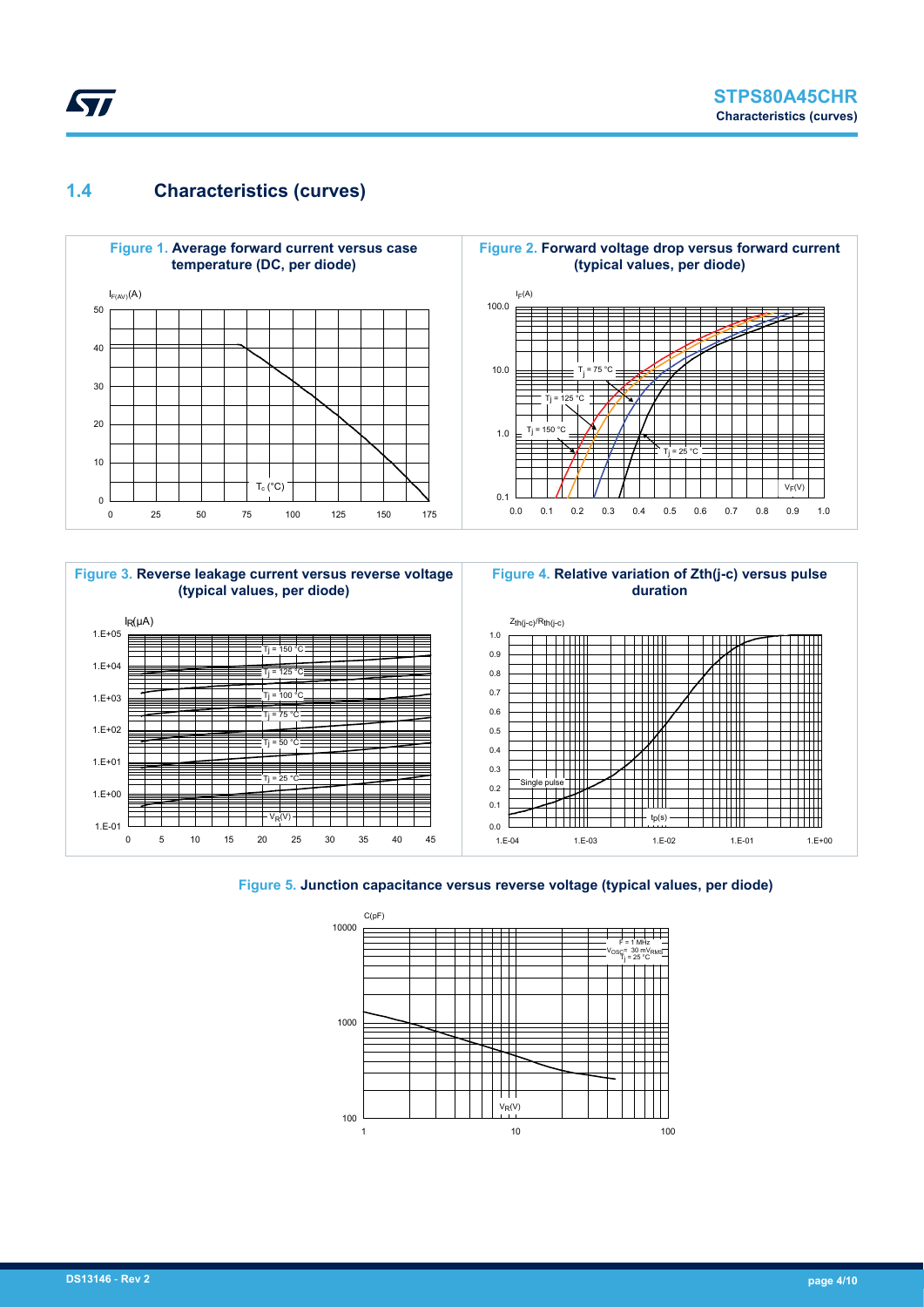# **2 Radiation**

The technology of the STMicroelectronics Rad-Hard rectifier's diodes is intrinsically highly resistant to radiative environments.

The product radiation hardness assurance is supported by a total ionisation dose (TID) test at high dose rate and a single effect event (SEE) characterization.

## **2.1 Total dose radiation (TID) testing**

A characterization in Total Ionizing Dose has been done at high dose rate on 12 parts housed in SMD1, 4 parts unbiased, 4 parts reverse biased and 4 parts forward biased.

The irradiation has been done according to the ESCC 22900 specification, standard window.

Both pre-irradiation and post-irradiation performances have been tested using the same circuitry and test conditions for a direct comparison can be done  $(T_{amb} = 22 \pm 3 \degree C$  unless otherwise specified).

The following parameters were measured :

- **Before irradiation**
- After irradiation at final dose 3 Mrad (Si)
- After 168 hrs at room temperature
- after 168 hrs at 100 °C anneal

Based on this characterization, the device is deemed able to sustain 3 Mrad(Si) while maintaining all its parameters within its specifications.

### **2.2 Single event effect**

The Single Event Effect (SEE) relevant to power rectifiers are characterized, i.e. the Single Event Burnout (SEB). The tests are performed as per ESCC 25100, each one on 3 pieces from 1 wafer at room temperature. The accept/reject criteria are :

SEB (Destructive mode):

The diode is reverse biased during irradiation. The test is stopped as soon as a SEB occurs or when the reverse leakage current is above the specification or when the overall fluency on the component reaches 1E7 cm².

Post irradiation stress test (PIST):

After the irradiation, a stress is applied to the diode in order to reveal any latent damage on the irradiated devices.

The reverse voltage value is increased from 0 V to 100% of V<sub>R</sub>max. and then decreased from 100% of the V<sub>R</sub>max, to 0 V. At each step, the reverse leakage current value is measured.

| <b>Type</b>                                                                               | <b>Conditions</b>                                                                       | <b>Result</b>                               |
|-------------------------------------------------------------------------------------------|-----------------------------------------------------------------------------------------|---------------------------------------------|
|                                                                                           | Total ionisation dose   High dose rate 4 reverse biased + 4 forward biased + 4 unbiased | Immune up to 3 Mrad(Si)                     |
| LET 61.2 MeV.cm <sup>2</sup> /mg, $V_r \le 66\%$ V <sub>rm</sub><br>Single effect burnout |                                                                                         | No burnout                                  |
|                                                                                           | LET 32 MeV.cm <sup>2</sup> /mg, $V_r \ge 100\%$ V <sub>rm</sub>                         | No burnout                                  |
| <b>PIST</b>                                                                               | LET 32 MeV.cm <sup>2</sup> /mg, $V_r \ge 100\%$ V <sub>rm</sub>                         | Parts fully compliant with<br>specification |

#### **Table 5. Radiation hardness assurance summary**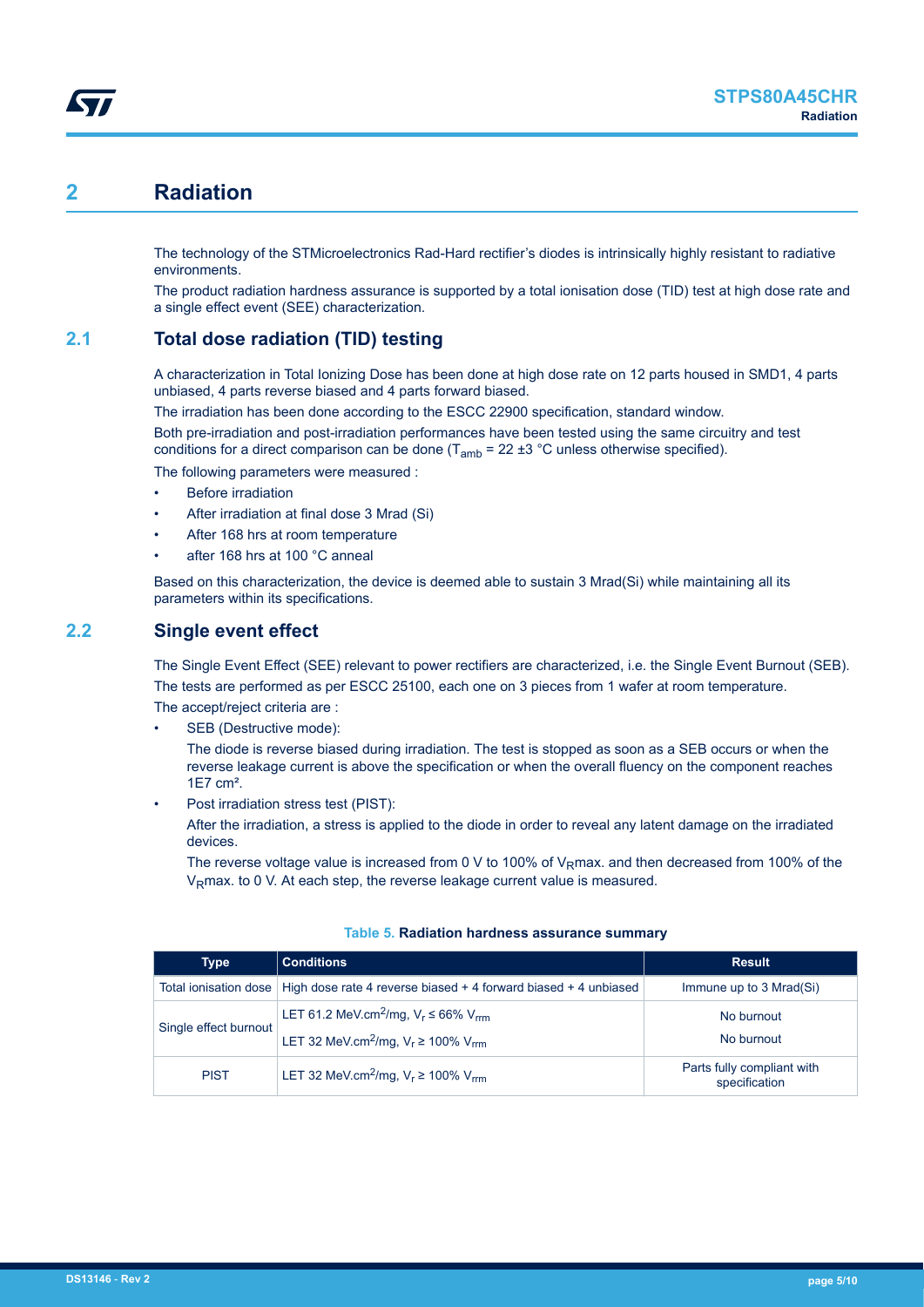# **3 Package information**

In order to meet environmental requirements, ST offers these devices in different grades of [ECOPACK](https://www.st.com/ecopack) packages, depending on their level of environmental compliance. ECOPACK specifications, grade definitions and product status are available at: [www.st.com.](http://www.st.com) ECOPACK is an ST trademark.

## **3.1 SMD.5 package information**

![](_page_5_Figure_5.jpeg)

#### **Figure 6. Surface mount SMD.5 package outline (3-terminal)**

#### **Table 6. SMD.5 package mechanical data**

| <b>Symbols</b> |       | <b>Dimensions (mm)</b> |       |       | <b>Dimensions (inches)</b> |       |
|----------------|-------|------------------------|-------|-------|----------------------------|-------|
|                | Min.  | Typ.                   | Max.  | Min.  | Typ.                       | Max.  |
| $\overline{A}$ | 2.84  |                        | 3.15  | 0.112 |                            | 0.124 |
| A <sub>1</sub> | 0.25  |                        | 0.51  | 0.010 |                            | 0.200 |
| b              | 7.13  |                        | 7.39  | 0.281 |                            | 0.291 |
| b <sub>1</sub> | 5.58  |                        | 5.84  | 0.220 |                            | 0.230 |
| $b2^{(1)}$     | 2.28  |                        | 2.54  | 0.090 |                            | 0.100 |
| b3             | 2.92  |                        | 3.18  | 0.115 |                            | 0.125 |
| D              | 10.03 |                        | 10.28 | 0.395 |                            | 0.405 |
| D <sub>1</sub> | 0.76  |                        |       | 0.030 |                            |       |
| E              | 7.39  |                        | 7.64  | 0.291 |                            | 0.301 |
| e              |       | 1.91 BSC               |       |       | 0.075                      |       |

*1. 2 locations*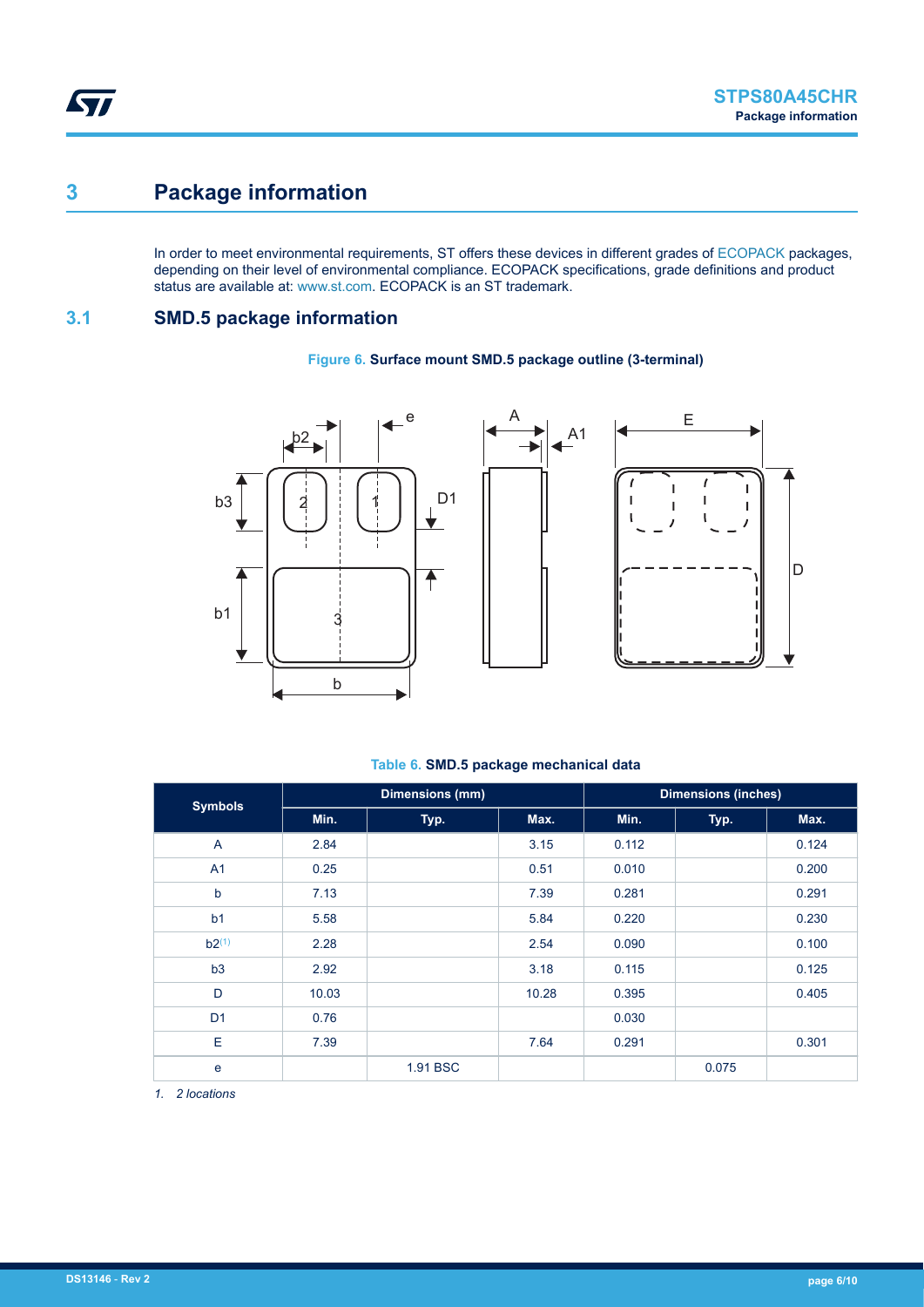# **4 Ordering information**

#### **Table 7. Ordering information**

| Order codes  | <b>ESCC detail</b><br>specification | <b>Quality level</b> | Package | Lead<br>finishing | Marking <sup>(1)</sup> |                   | Weight   Packing |
|--------------|-------------------------------------|----------------------|---------|-------------------|------------------------|-------------------|------------------|
| STPS80A45CS1 |                                     | engineering model    | SMD.5   | Gold              | STPS80A45CS1           | 0.92 <sub>a</sub> | Strip pack       |
| STPS80A45CSG | 5106/024/01                         | Flight model         |         |                   | 510602401              |                   |                  |

*1. Specific marking only. The full marking includes in addition:*

- *For the Engineering Models: ST logo, date code, country of origin (FR)*
- *For flight parts: ST logo, date code, country of origin (FR), ESA logo, serial number of the part within the assembly lot*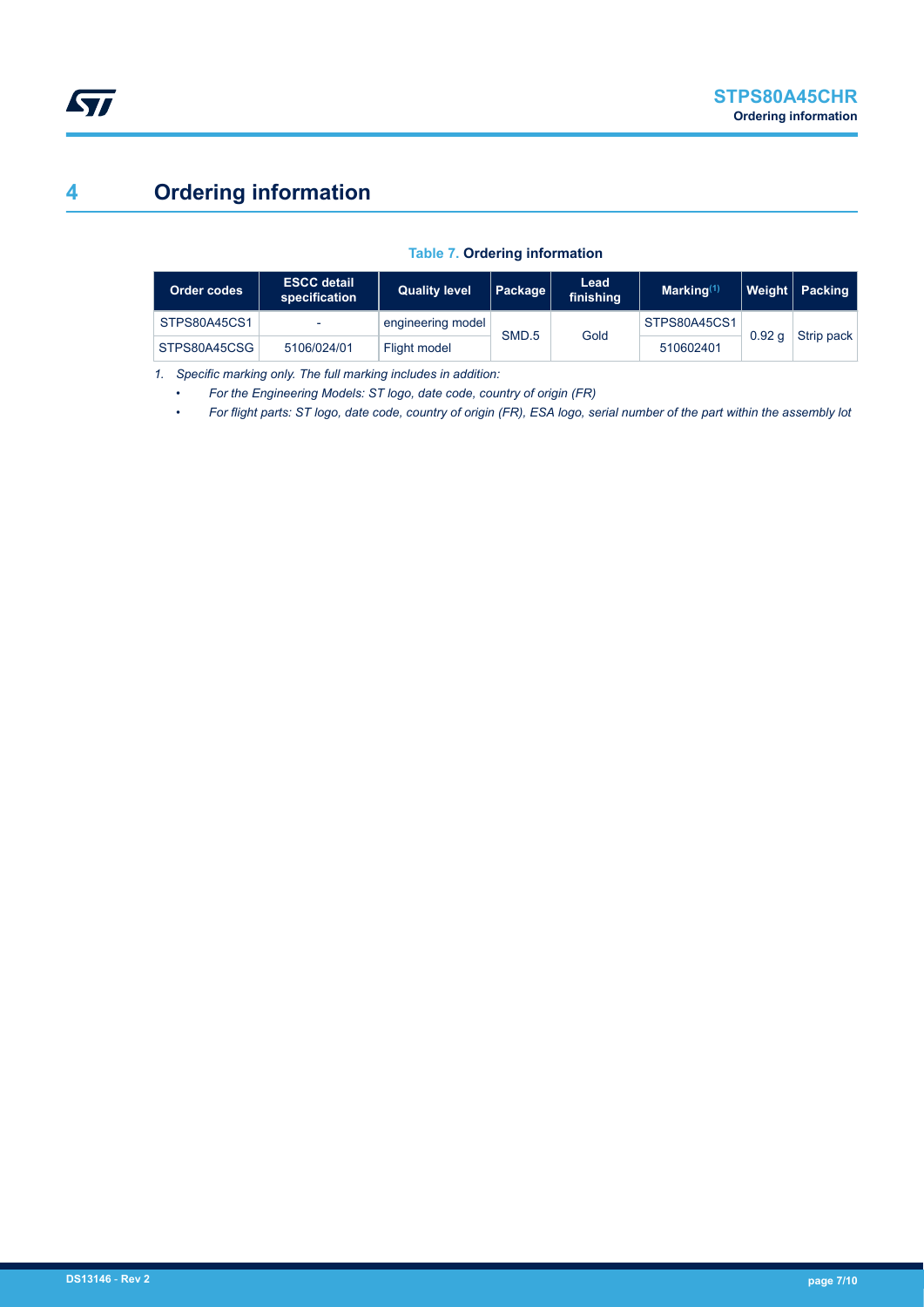# **5 Other information**

ST

## **5.1 Traceability information**

The date code in formation is structured as described in the table below.

#### **Table 8. Date codes**

| <b>Model</b> | Date $code^{(1)}$ |
|--------------|-------------------|
| EM           | 3yywwN            |
| <b>ESCC</b>  | yywwN             |

*1. yy = year, ww = week number, N = lot index in the week.*

### **5.2 Documentation**

Each product shipment includes a set of associated documentation within the shipment box. This documentation depends on the quality level of the products, as detailed in the table below. The documentation is provided on printed paper in a dedicated envelop.

| <b>Quality level</b>     | <b>Documentation</b>                                                                                                                                                                                                                                                                                                                                                                                                                                                         |
|--------------------------|------------------------------------------------------------------------------------------------------------------------------------------------------------------------------------------------------------------------------------------------------------------------------------------------------------------------------------------------------------------------------------------------------------------------------------------------------------------------------|
| <b>Engineering Model</b> | Certificate of Conformance including :<br>Customer name<br>$\bullet$<br>Customer purchase order number<br>$\bullet$<br>ST sales order number and item<br>٠<br>ST part number<br>$\bullet$<br>Quantity delivered<br>$\bullet$<br>Date code<br>٠<br>Reference data sheet<br>٠<br>Reference to TN1180 on engineering models<br>٠<br>ST Rennes assembly lot ID<br>$\bullet$                                                                                                      |
| <b>ESCC Flight</b>       | Certificate of Conformance including:<br>Customer name<br>٠<br>Customer purchase order number<br>$\bullet$<br>ST sales order number and item<br>٠<br>ST part number<br>٠<br>Quantity delivered<br>٠<br>Date code<br>٠<br>Serial numbers<br>٠<br>Reference of the applicable ESCC Qualification maintenance lot<br>$\bullet$<br>Reference to the ESCC detail specification<br>$\bullet$<br>ST Rennes assembly lot ID<br>$\bullet$<br>Radiation verification test report $(1)$ |

#### **Table 9. Default documentation provided with the parts**

*1. Report of the ESCC22900 test supporting the delivered parts*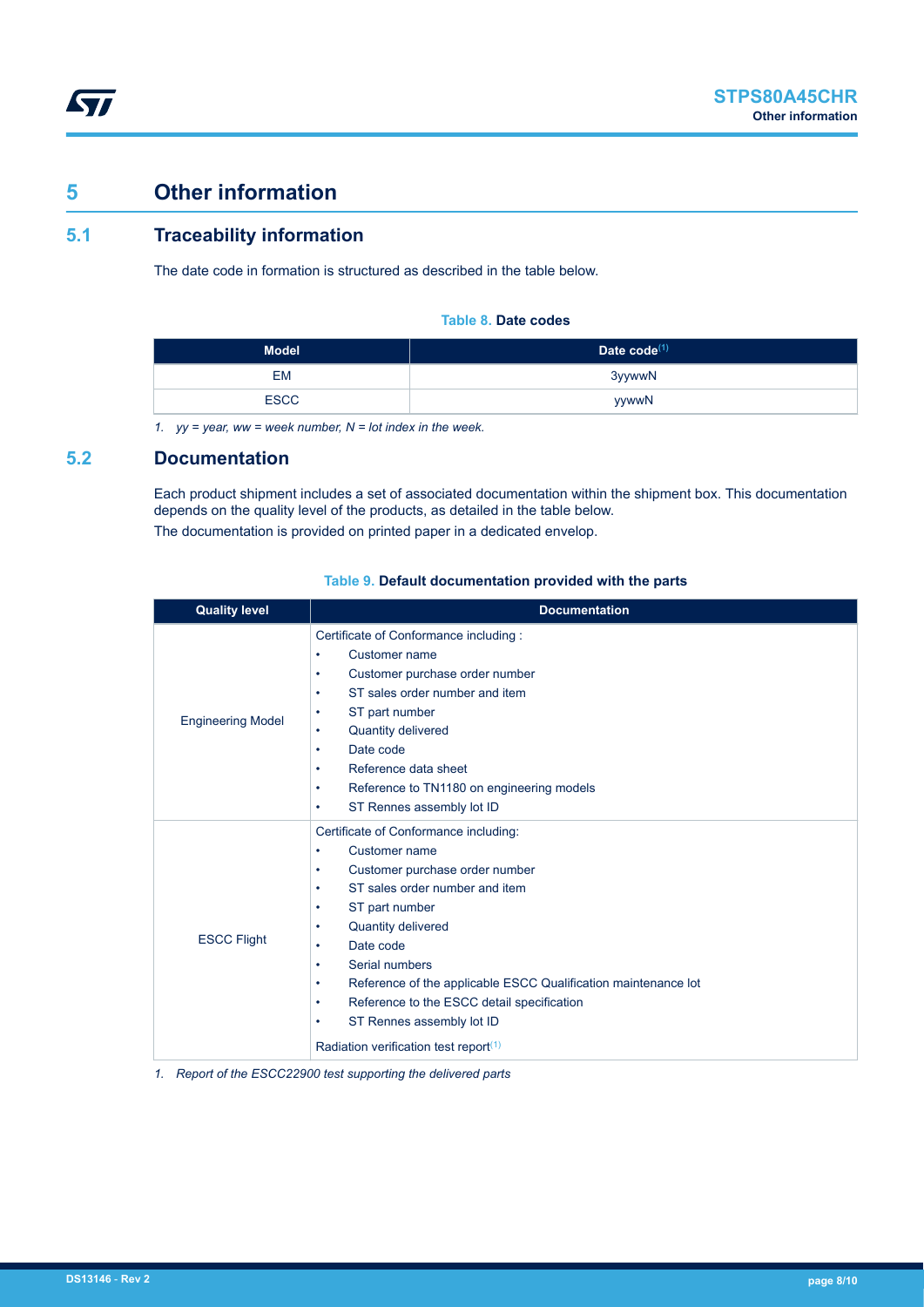# **Revision history**

### **Table 10. Document revision history**

| <b>Date</b> | <b>Revision</b> | <b>Changes</b>                   |
|-------------|-----------------|----------------------------------|
| 17-Feb-2020 |                 | First issue.                     |
| 19-Mar-2020 |                 | <b>Updated Section Features.</b> |